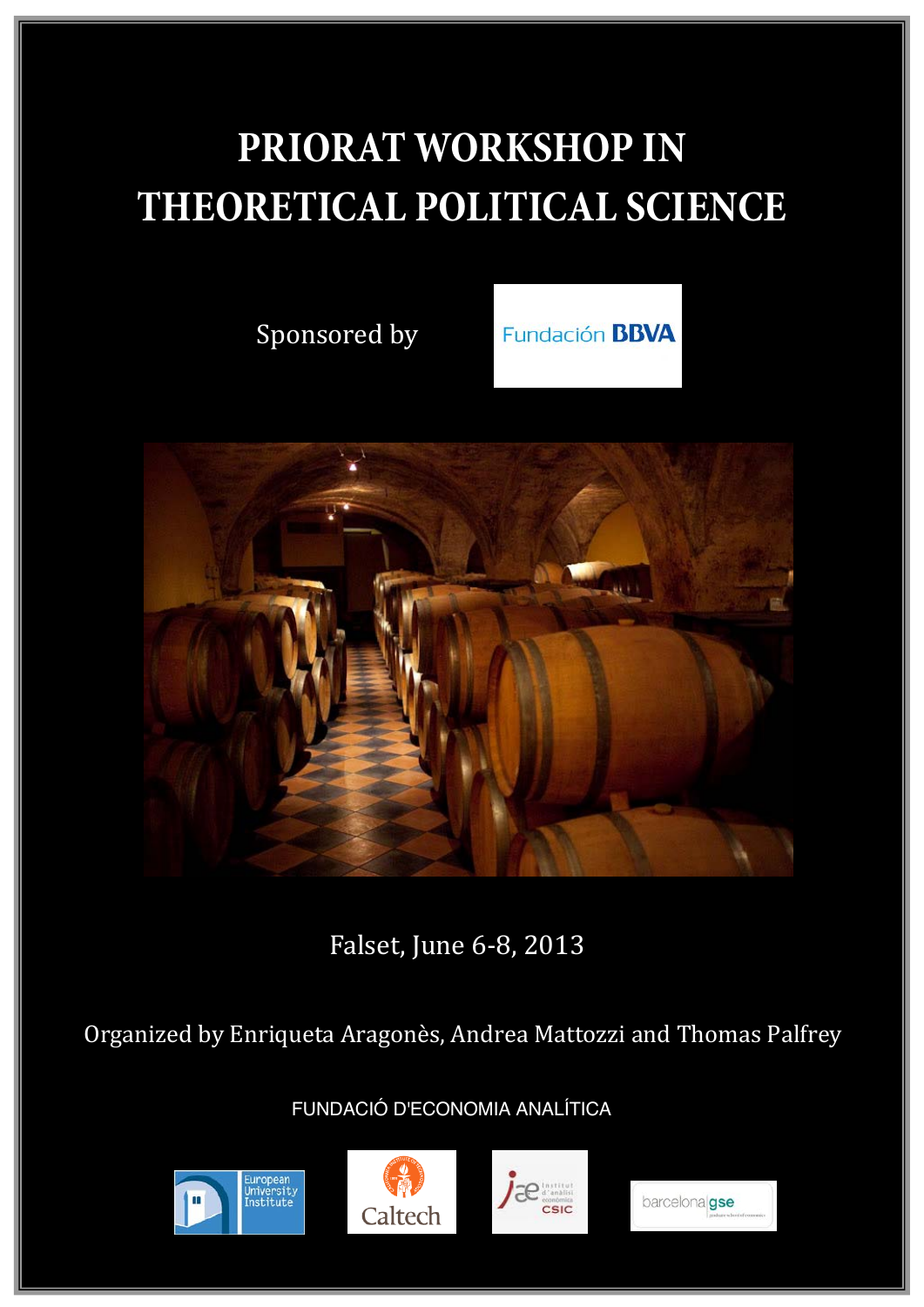## **PROGRAM**

## **THURSDAY, JUNE 6th 2013**

#### **14:00-16:15 Institutions**

Jenna Bednar and Scott Page, University of Michigan: "Institutional Path Dependence"

John Londregan: "The Transparency Curse: Private Information and Political Freedom"

Catherine Hafer and Dimitri Landa: "Collective Responses to Rogue States"

#### **16:15-16:45 coffee break**

#### **16:45-18.15 Voting Rules and Information Aggregation**

Steven Brams: "When does Approval Voting make the "Right Choices"?" (with Mark Kilgour)

Dimitri Landa: "The Sense of the Meeting"

## **FRIDAY, JUNE 7th 2013**

#### **9:15-11:30 Bureaucracy, Legislatures, and Policy Efficiency**

Renee Bowen and Hulya Eraslan: "Mandatory versus Discretionary Spending: the Status Quo Effect" (with Ying Chen)

Gary Cox: "The Power of the Purse in the Reversionary Budget"

Nolan McCarty: "The Political Economy of Regulation and Self-regulation of a Complex Industry"

#### **11:30-12:00 coffee break**

#### **12:00-13:30 Governing Coalitions: Stability and Outcomes**

David Baron and Renee Bowen: "Dynamic Coalitions"

Michael Laver: "The arithmetic of legislative decisions"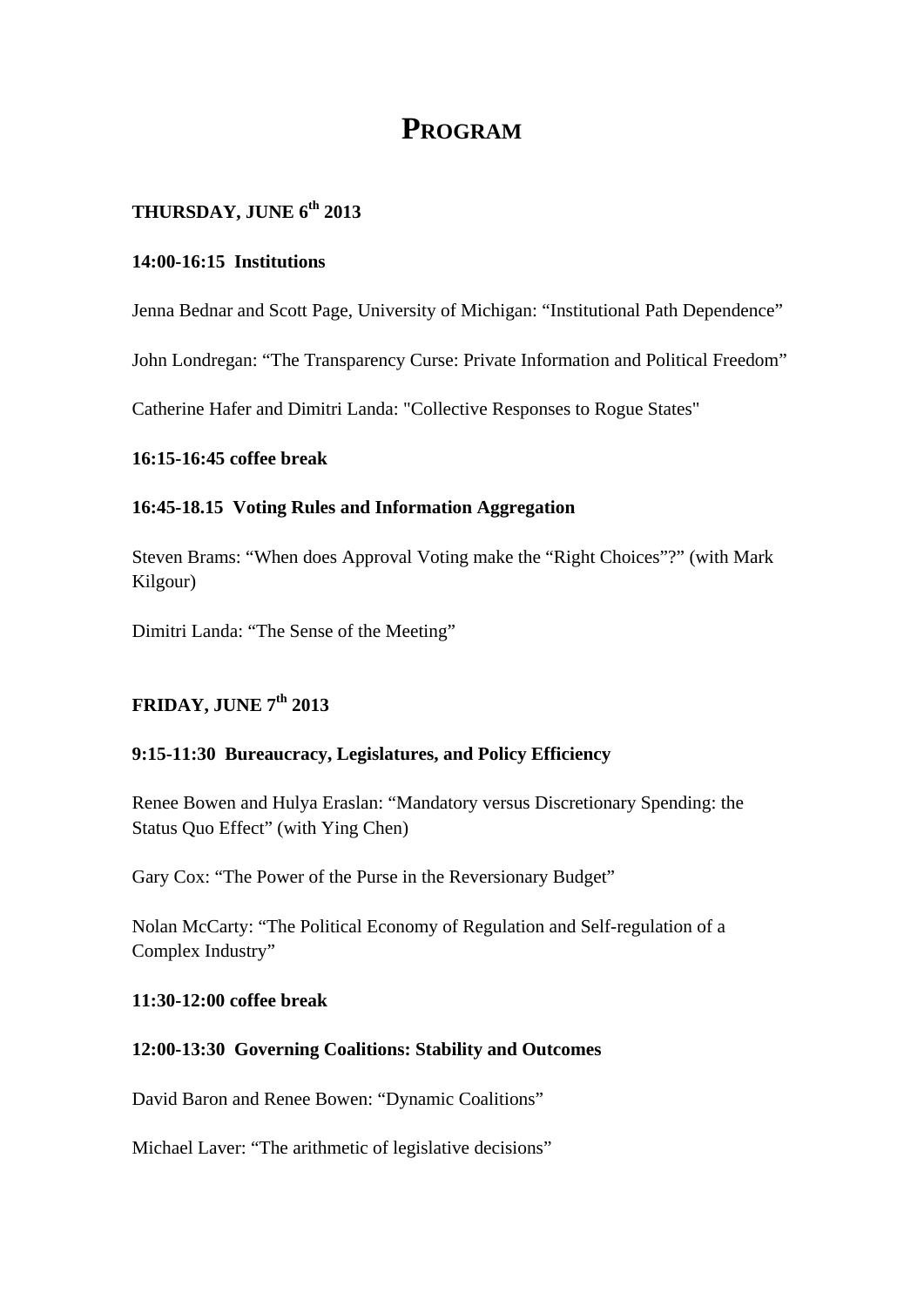## **FRIDAY, JUNE 7th 2013**

#### **16:00-17:30 Spanish politics**

Steven Ansolabehere and M. Socorro Puy: "Ideology, Nationalism, and Identity in Basque Regional Elections"

Laia Balcells: "Territory, Identity, and Federalist preferences: Survey and Experimental evidence" (with Jose Fernandez-Albertos and Alexander Kuo)

## **SATURDAY, JUNE 8th 2013**

#### **9:15-11:30 Party Organization and Turnout**

Benoit Cruzen: "Uncontested Primaries" (with Nicolas Sahuguet)

David Myatt: "A Theory of Protest Voting"

Alastair Smith: "Political Entrepreneurs and Patronage"

#### **11:30-12:00 coffee break**

#### **12:00-13:30 Formal Theories of Voting Behavior**

Pedro dal Bo: "The Demand for Bad Policy when Voters do not Understand Equilibrium Effects" (with Ernesto dal Bo and Erik Eyster)

Pietro Ortoleva: "Confidence and Overconfidence in Political Economy" (with Erik Snowberg)